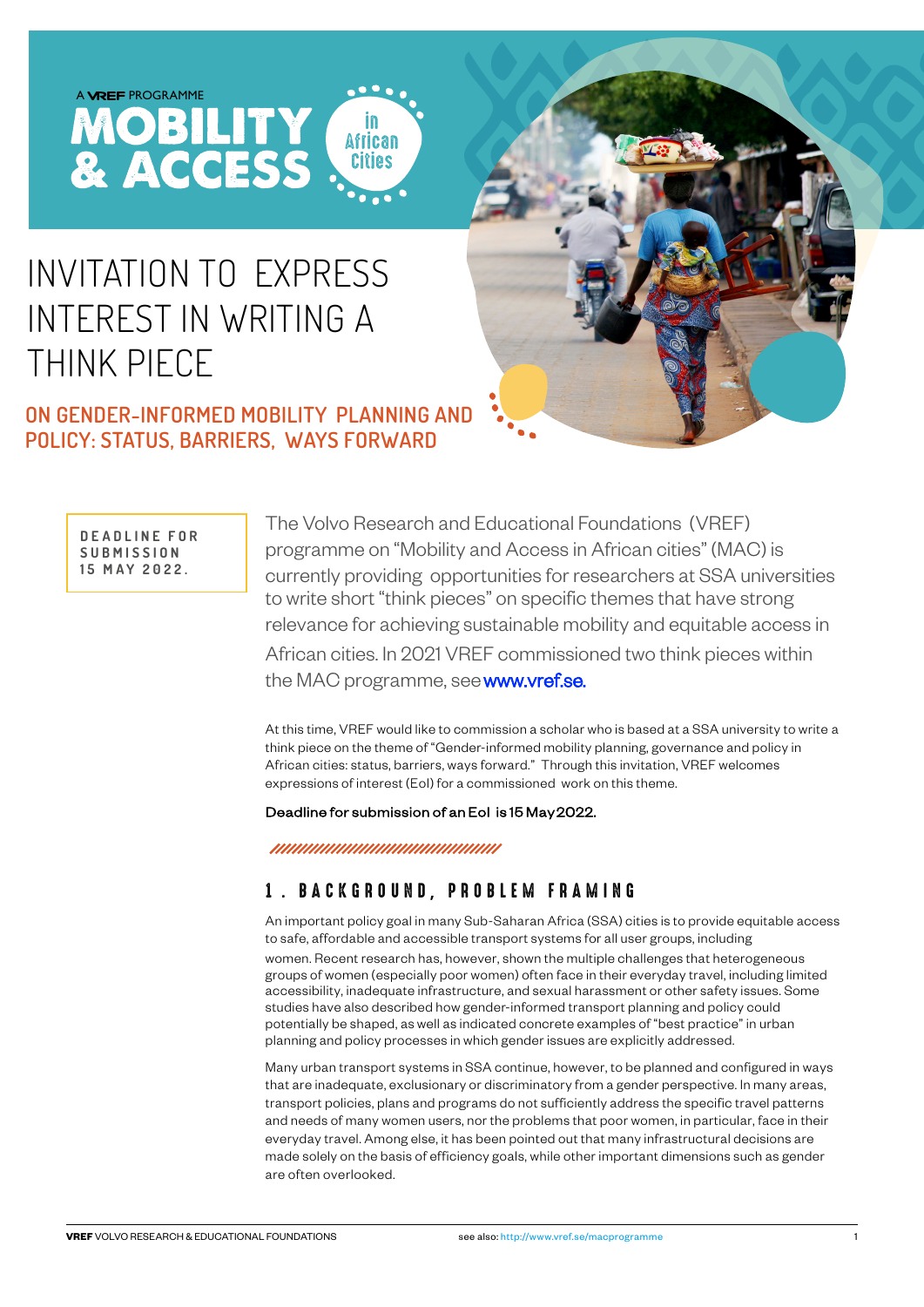

It is clear that there remain many barriers to achieving inclusive, gender-informed policy and planning for urban mobility in African cities. There is a need for more in-depth understanding of factors that contribute to the current situation in the form of e.g. traditional planning cultures and processes that do not include gender considerations, lack of understanding of gender issues among urban planners and decision-makers, insufficient political commitment to strengthen gender-informed infrastructural planning, or lack of resources.

Thus VREF would like to gain more in-depth knowledge, perspectives and reflections on these and related issues by commissioning a "think piece" in this area within the framework of its "Mobility and Access in African Cities" (MAC) programme.

## 2. W HAT IS A "THINK PIECE " ?

By "think piece" is meant a text in which the researcher (or a small team of researchers) not only discusses state-of-the-art research, and societal challenges and opportunities within a specific area, but also reflects upon their implications, based on her/his/their own research expertise, experiences and perspectives. Rather than carrying out new empirical work, the researcher/s should focus on providing an open and informed discussion of the issue(s) at hand, where the emphasis is more on reflective, thoughtful, exploratory analysis than is the case with "traditional" scientific texts. The researcher/s also has considerable scope for identifying the issues that she/ he/they will discuss. The think piece can be relatively short (20-40 pages) and should be accessible to non-experts in the field. The ambition is that each "think piece" will stimulate further debate and explorations among researchers, students, practitioners and other stakeholders with interests in urban mobility and access.

## 3 . CURRENT THINK PIECE - FOCUS

The overall purpose and scope of the proposed "think piece" on gender-oriented urban mobility planning and governance in SSA urban areas is:

- $\rightarrow$  to describe the current situation ("status today") with regard to gender-informed planning and policy processes within specific urban contexts in SSA, i.e. to discuss the extent to which gender considerations are currently included in transport policy and projects;
- $\blacktriangleright$  to reflect on barriers or problems that might influence the capacity to include, institutionalize and sustain gender dimensions in transport infrastructural plans, policies and projects;
- I to suggest possible "ways forward" toward building greater understanding of gender issues in transport planning and policy, as well as strengthening planning processes, institutional structures and approaches toward more gender-inclusive planning and policy in urban mobility.

The "think piece" might focus on analysis and reflection on the ways in which gender issues have been handled in concrete infrastructural projects in SSA cities; research-based reflections on how urban planners and decision-makers in transport infrastructures handle gender issues in their everyday practice; reflections on the results of comparative studies in these areas; thoughts on how to build greater understanding and consideration of gender issues in transport policy and planning.

It is envisioned that the current "think piece" on gender-informed transport planning and governance in SSA cities will primarily have a qualitative orientation. The results of the work will be published by VREF within its "Mobility and Access in African Cities" programme, and be launched at an online event (such as a MAC Research Forum.)